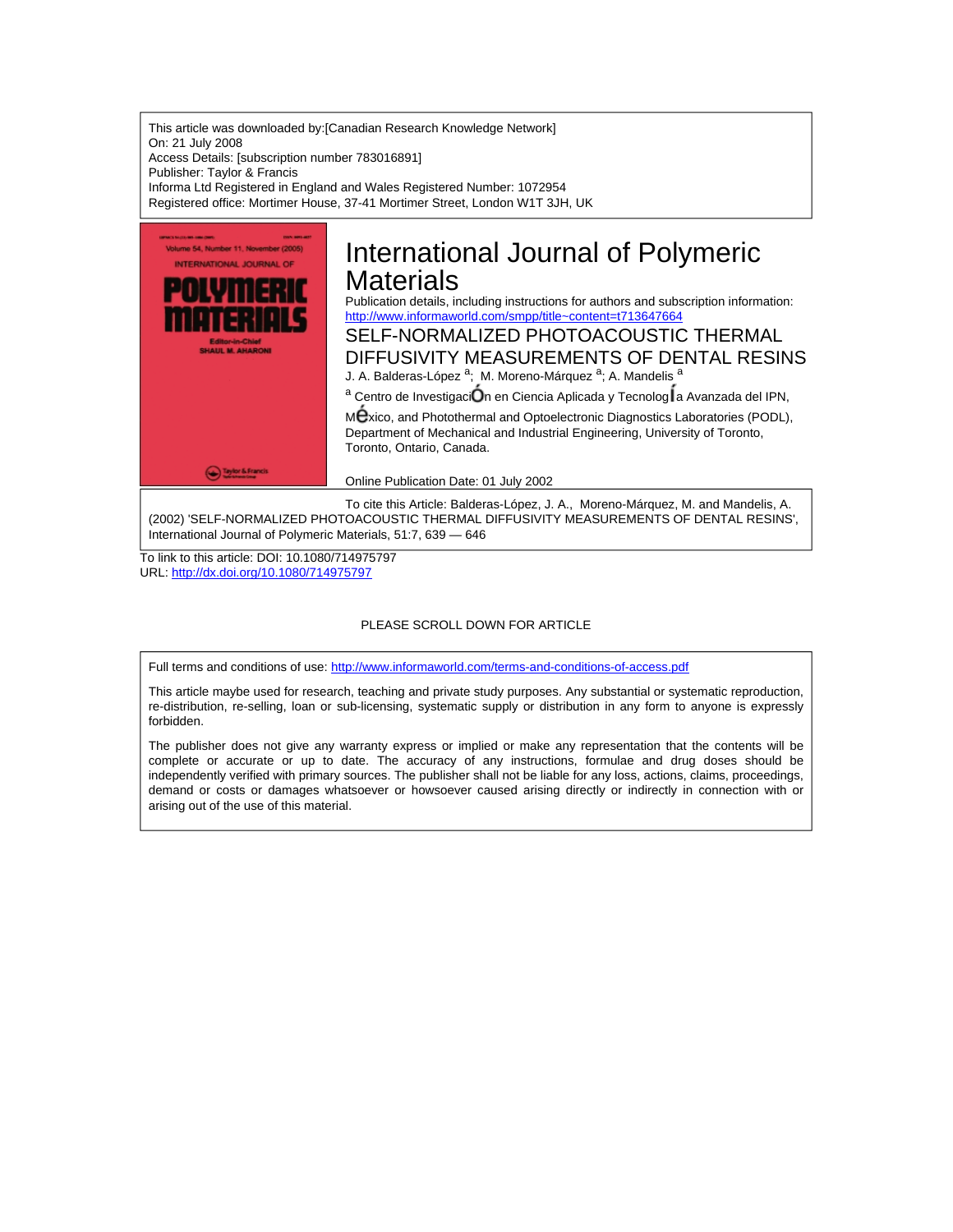International Journal of Polymeric Materials, 51:639-646, 2002 Copyright © 2002 Taylor and Francis 0091-4037/02 \$12.00 + .00 DOI: 10.1080/00914030290046192



# **SELF-NORMALIZED PHOTOACOUSTIC THERMAL DIFFUSIVITY MEASUREMENTS** OF DENTAL RESINS

### J. A. Balderas-López

Centro de Investigación en Ciencia Aplicada y Tecnología Avanzada del IPN, México, and Photothermal and Optoelectronic Diagnostics Laboratories (PODL), Department of Mechanical and Industrial Engineering, University of Toronto, Toronto, Ontario, Canada

### M. Moreno-Márquez

Centro de Investigación en Ciencia Aplicada y Tecnología Avanzada del IPN, México

# A. Mandelis

Photothermal and Optoelectronic Diagnostics Laboratories (PODL), Department of Mechanical and Industrial Engineering, University of Toronto, Toronto, Ontario, Canada

A new self-normalized photoacoustic technique, using the Open Photoacoustic Cell configuration, to carry out measurements of thermal diffusivity of materials is presented. This new methodology involves a linear fitting procedure of the photoacoustic amplitude signal. To carry out the analysis one requires the ratio of signal amplitudes from two samples of the same material and of different thicknesses. This rationing procedure leads to the elimination of the usual requirement for instrumental transferfunction normalization. The thermal diffusivity for three dental resins is measured with this simple methodology and very good agreement is found with values for similar materials reported by means of more complicated techniques.

Keywords: photoacoustic thermal diffusivity, methodology, dental resins

Received 27 December 2000; in final form 31 December 2000.

The authors wish to acknowledge the support of the Natural Sciences and Engineering Research Council of Canada (NSERC) through a Research Grant. One of us (J. A. B.-L.) further wishes to thank the Consejo Nacional de Ciencia y Tecnología (CONACyT) of Mexico for partial support of this work through a Post-Doctoral Grant.

Address correspondence to J. A. Balderas-López, Centro de Investigación en Ciencia Aplicada y Tecnología Avanzada del IPN, Av. Legaria 694, Col. Irrigación, C.P. 11500, México, D. F., México.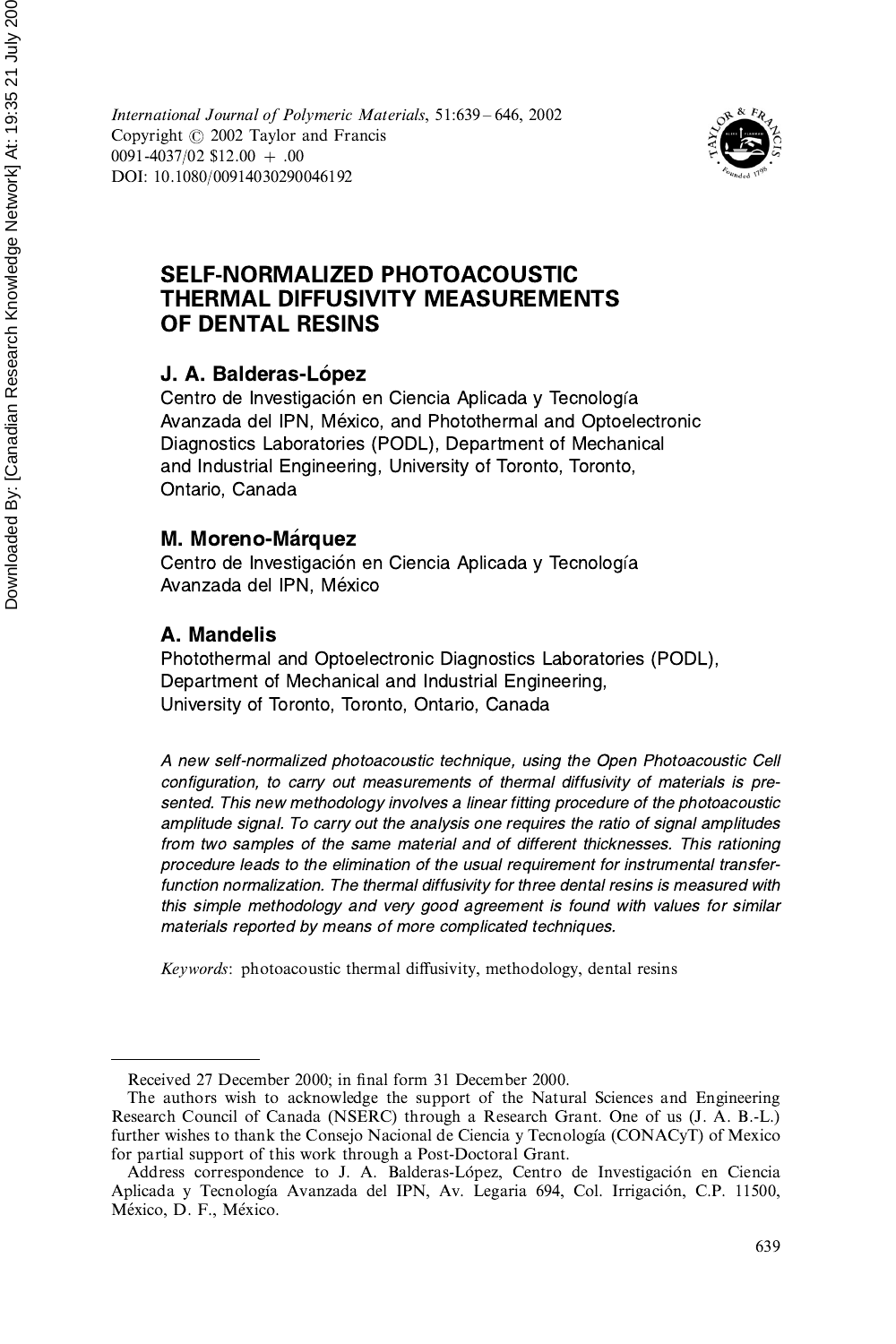### **I. INTRODUCTION**

Photothermal techniques have found extensive applications in various areas of science and engineering. Nowadays they are used in a wide range of scientific disciplines to carry out studies of diverse properties of condensed matter  $[1-3]$ . Among the main applications of these techniques, widely used is the thermal characterization of substances, both in liquid and solid phases  $[4-10]$ . In particular, the Open Photoacoustic Cell (OPC) configuration is becoming increasingly popular  $[9-12]$ .

In this article a new measurement methodology based on the OPC configuration and using the photoacoustic signal amplitude as a function of the modulation frequency is reported. A frequency scan is carried out in the photothermally thick regime [13]. The procedure involves implicit signal normalization by taking the ratio of the photoacoustic amplitude frequency responses of two samples of different thickness. With this self-normalization procedure the instrumental transfer function is eliminated. The new methodology is applied to the measurement of the thermal diffusivity of three dental resins.

### **II. THEORY**

In consideration of the optically opaque (surface-absorption) limit [13] it can be shown that the complete photoacoustic signal in the OPC configuration is given by the expression [11]

$$
\delta P = \frac{Y}{\sigma_g \sigma_s} \frac{1}{\sinh\left(L\sigma_s\right)} \left[1 + \frac{2A}{\sigma_s} \left\{\cosh\left(L\sigma_s\right) - \frac{L\sigma_s}{2} \sinh\left(L\sigma_s\right) - 1\right\}\right] \tag{1}
$$

In this equation Y is a coefficient involving geometrical parameters, as well as optical and thermal properties. The parameter  $A$  involves the linear expansion coefficient  $\alpha_T$ , its magnitude determine the thermoelastic behavior of the sample. L is the sample thickness, and  $\sigma_i = (1+i)\sqrt{\pi f/\alpha_i}$ ,  $i=g$ , s, is the complex thermal diffusion coefficient, where f is the optical-source modulation frequency and  $\alpha_i$  is the thermal diffusivity of the *j*-th substance. The letter g refers to the gas inside the photoacoustic chamber; s refers to the optically absorbing sample.

Equation (1) is too complicated to be used for analytical purposes. More useful are some approximations based on the value of the dimensionless parameter  $x = (f/f_c)^{1/2}$ , where  $f_c = \sqrt{(\alpha_s/\pi L^2)}$  is the critical frequency. This is the frequency at which the thermal diffusion length  $\mu_s = |\sigma_s| / \sqrt{2}$  is equal to the thickness of the sample. Depending on the value of the parameter  $x$ , the photothermal behavior of the sample lies between the thermally thin  $(x \ll 1)$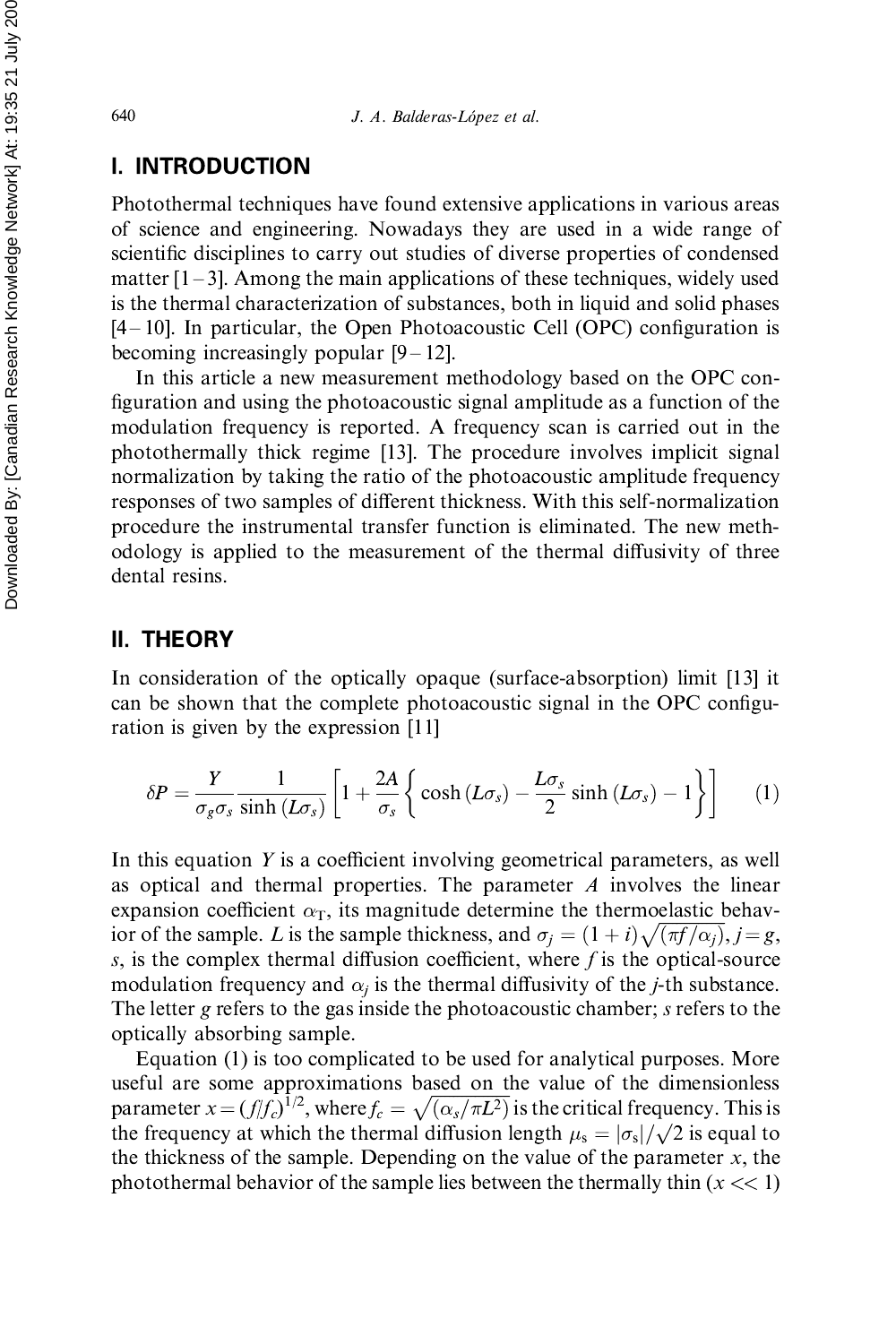and the thermally thick regime  $(x \gg 1)$ . Furthermore, depending on the thermal linear expansion coefficient and thickness of the sample (included in the parameter A in Eq. (1)), a thermoelastic contribution may appear at high modulation frequencies in the thermally thick regime [12]. If this contribution can be separated out at higher frequencies, as is the case with our experiments, it may be theoretically ignored. Then the OPC amplitude, Eq. (1), is simplified substantially in the thermally thick regime  $[9-11]$ 

$$
\delta P_{TG}(f) = c(f) \frac{e^{-a\sqrt{f}}}{f}
$$
 (2)

Here, the coefficient  $c(f)$  contains the instrumental transfer function and is independent of the samples thickness. The parameter a is defined as  $a =$  $L(\pi/\alpha_s)^{1/2}$ . By taking the ratio of Eq. (2) with itself for two different sample thicknesses  $L_1$ ,  $L_2$ , it is clear that the term  $c(f)$  is eliminated, yielding the simpler expression

$$
R = \frac{\delta P_{TG}^2}{\delta P_{TG}^1} = e^{-B\sqrt{f}}
$$
\n(3)

The parameter B is defined as  $B = (L_2 - L_1)(\pi/\alpha_s)^{1/2}$ . It is clear that the thermal diffusivity of the sample can be obtained from knowledge of this parameter. The measurement procedure involves rationing the photoacoustic amplitudes obtained in transmission experiments from two samples of different thicknesses and plotting vs. the square root of the modulation frequency, followed by the corresponding linear best-fit on a semi-log scale to obtain the slope of the straight line.

#### III. EXPERIMENTAL

The experimental set up is shown in Figure 1. It consisted of an infrared laser diode source with a fiber-optic pigtail (Omnicrome Corporation, model OPC-A001-FC/100, 830 nm), operating at  $200 \text{ mW}$ . The photoacoustic transmission configuration was realized by using the sample to cap (and hermetically seal) the chamber of a commercial electret microphone with a built-in pre-amplifier. The photoacoustic signal due to the front-surfacegenerated thermal wave transmitted through the sample was obtained as a function of the modulation frequency. It was then fed to a lock-in amplifier, LIA (Stanford Research model SR830) for further amplification and demodulation. The laser intensity was modulated by using the internal oscillator of the LIA to drive the laser power supply *via* a TTL communication port.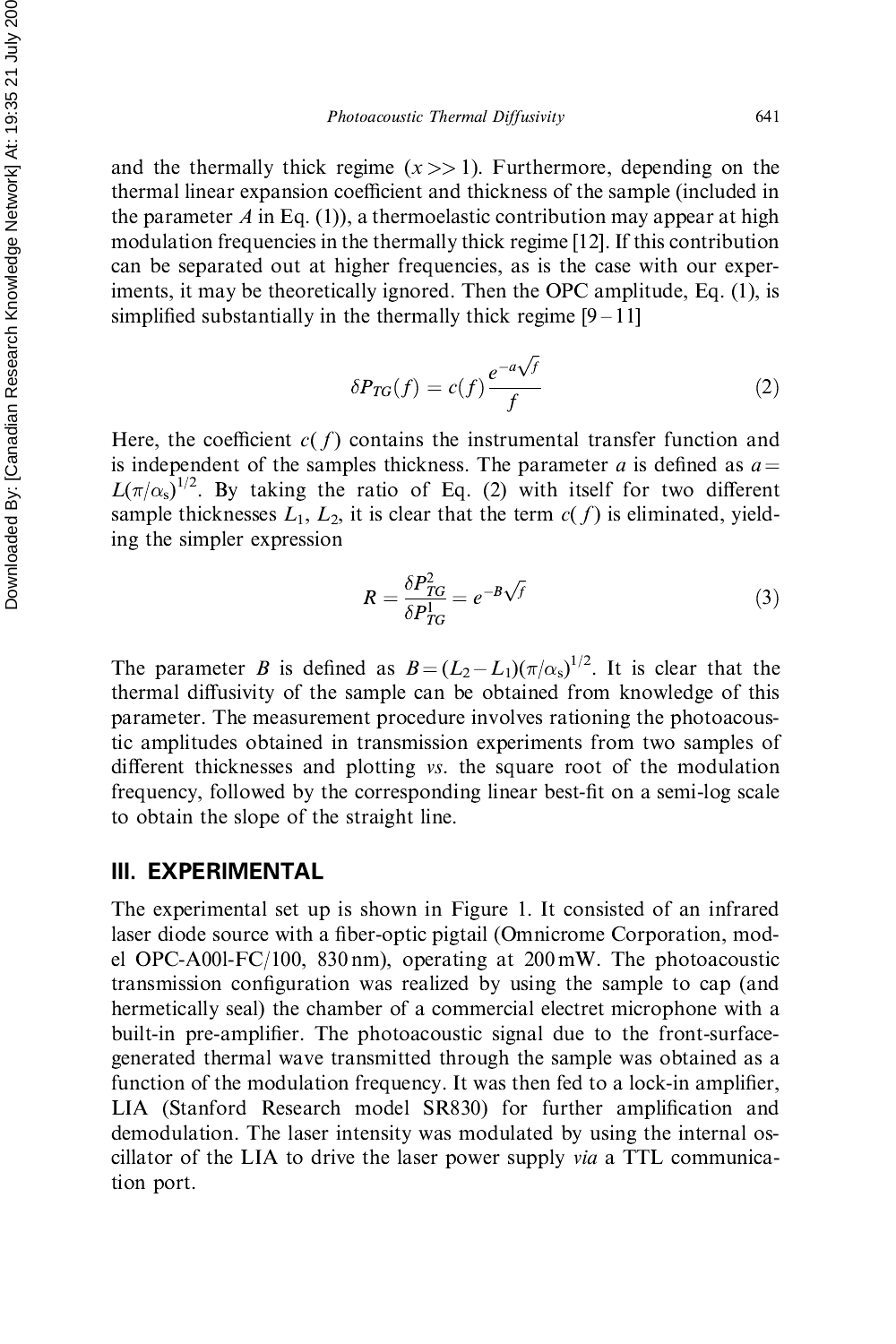J. A. Balderas-López et al.



**FIGURE 1** Schematic representation of the OPC configuration experimental set-up used for self-normalized thermal diffusivity measurements.

## IV. RESULTS AND DISCUSSION

The methodology was applied to the measurement of the thermal diffusivity of three dental resins (Tab. 1). The resin samples were prepared in a disk form (1 cm in diameter) with thicknesses between 80 to 200  $\mu$ m (Tab. 1). To satisfy the surface absorption condition, a piece of aluminum foil  $(17 \mu m$ -thick) was attached with thermal paste to the various specimens. The thermal thickness of the foil was thus negligible compared to the sample thicknesses. Figure 2 shows typical signal amplitudes for the studied dental resins. Figure 3 shows the graph of the ratio of the two amplitudes (thick sample: numerator; thin sample: denominator) on a semi-log scale as function of the square root of modulation frequency for one of the resins. The decreasing ratio in the lowfrequency portion of this graph is due to the fact that both samples are thermally thick and the thermal-wave attenuation rate of the photoacoustic signal amplitude from the thick solid is faster than that of the thin solid. This makes the amplitude ratio decrease. This behavior is followed by the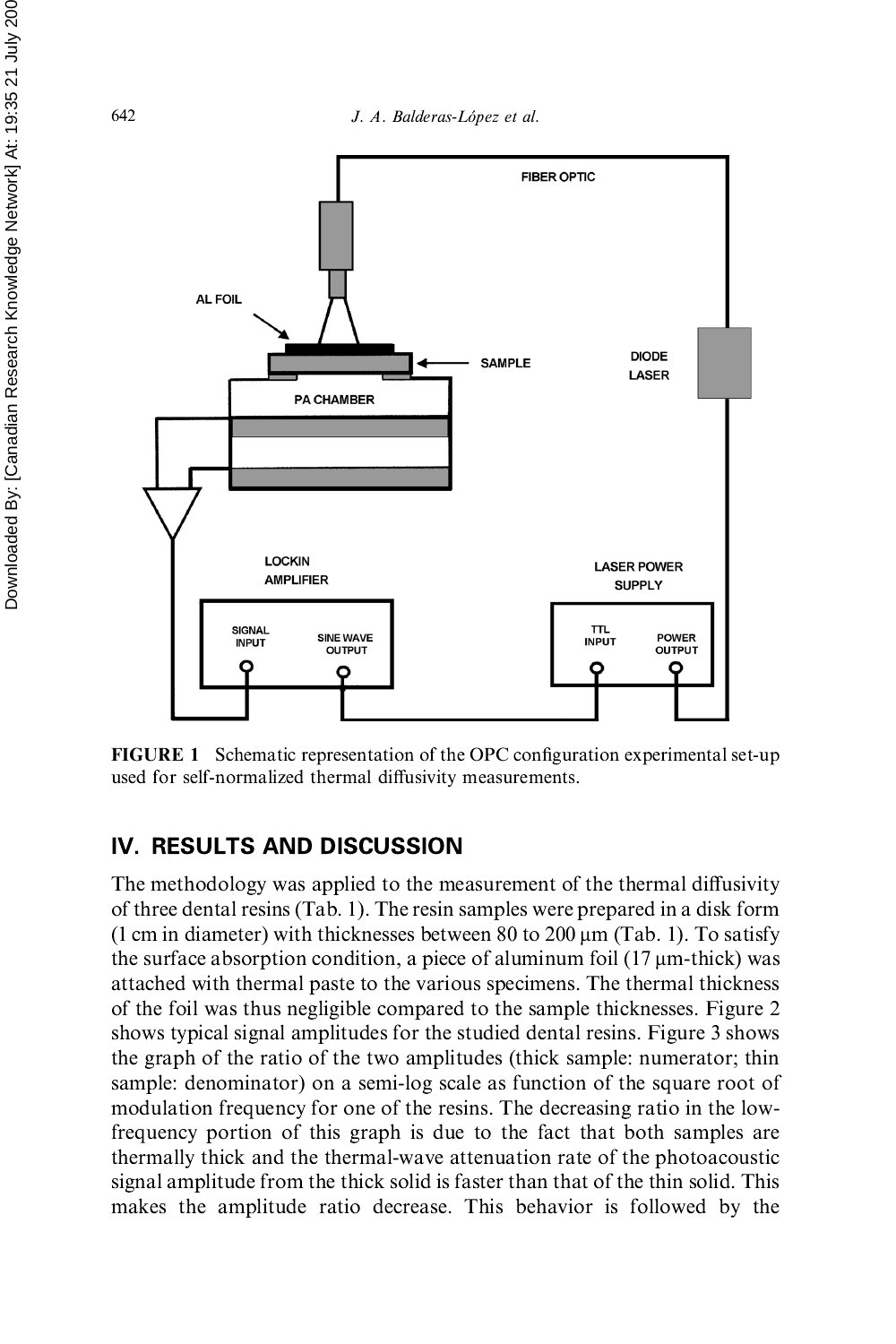**TABLE 1** Thermal diffusivities for three dental resins, measured by using the presented methodology and the corresponding values for three similar dental resins reported in the literature

| Dental resin<br>(Commercial name) | <b>Thickness</b><br><i>cm</i> ( $\times$ 10 <sup>-2</sup> ) | $\Delta L = L_2 - L_1$<br><i>cm</i> ( $\times$ 10 <sup>-2</sup> ) | $\alpha$<br>$cm^2/s$ ( $\times 10^{-2}$ ) |
|-----------------------------------|-------------------------------------------------------------|-------------------------------------------------------------------|-------------------------------------------|
| 3M                                | $L_1 = 1.39 \pm 0.04$<br>$L_2 = 1.87 \pm 0.05$              | $0.48 + 0.09$                                                     | $0.45 + 0.09$                             |
| Degufill H                        | $L_1 = 0.86 \pm 0.03$<br>$L_2 = 1.70 \pm 0.05$              | $0.84 \pm 0.08$                                                   | $0.34 \pm 0.06$                           |
| Degufill (Auto)                   | $L_1 = 0.90 \pm 0.05$<br>$L_2 = 1.70 \pm 0.03$              | $0.80 \pm 0.08$                                                   | $0.09 \pm 0.07$                           |
| Bonfill                           |                                                             |                                                                   | $0.12 \pm 0.02$ [15]                      |
| Adaptic                           |                                                             |                                                                   | $0.68 \pm 0.03$ [15]                      |
| Prisma-Fil Dentsply               |                                                             |                                                                   | $0.50 \pm 0.02$ [16]                      |



**FIGURE 2** Typical photoacoustic signal amplitude for the resins used in this work. Circles correspond to a Degufill (auto) sample resin (0.0090 cm thickness); squares correspond to another Degufill sample (0.0170 cm thickness).

thermoelastic domination of the signal at high modulation frequencies [14]. Here the oscillatory thermal expansion of the thin sample is proportionally smaller than that of the thick sample  $(\Delta L_i \propto L_i)$ . As a result, the acoustic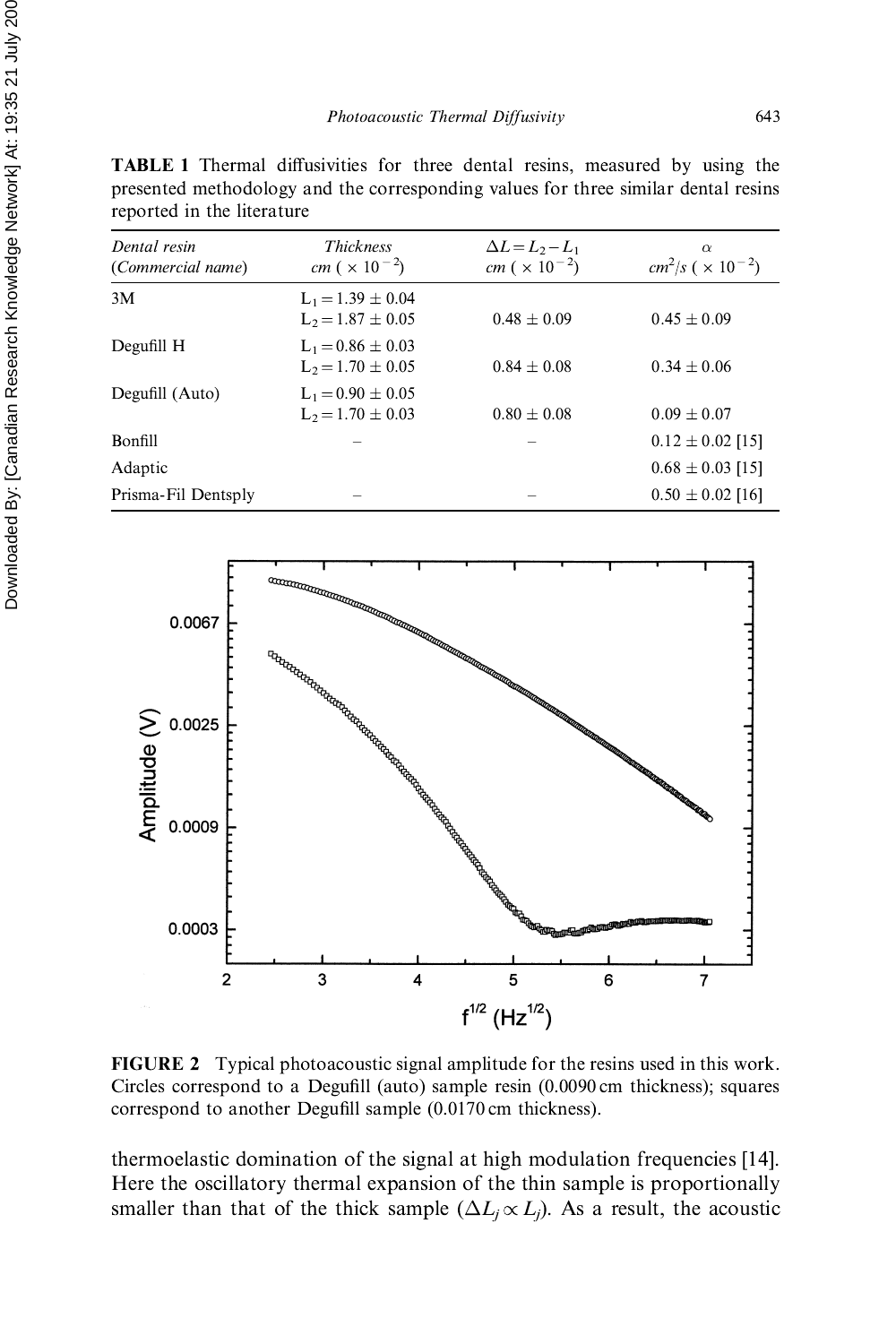

**FIGURE 3** Photoacoustic signal amplitudes ratio for the Degufill (auto) resins samples of Figure 2. The linear behavior in the thermally thick regime is delimited by two vertical lines. The continuous straight line is the best fit to Eq. (3) within this region.

vibration amplitude in the photoacoustic chamber is stronger for the thick sample and the ratio reverses its direction. The turning point of the curve in Figure 3 can be used, in principle, to determine the coefficient of thermal expansion of the material constituting the two samples.

The linear behavior in the thermally thick region is as predicted from Eq. (3). The superposed straight-line represents the theoretical best fit to the same equation. The results of the analysis are summarized in the Table 1. A comparison of the thermal diffusivity values measured in this work with corresponding values reported in the literature [15, 16] for similar dental resins reveals good agreement (see Tab. 1). The simplicity of the presented technique is evident as is compared with the methodologies used to obtain the values reported in Refs. [15] and [16]. One of this methodologies (Ref. [15]) involves measurements of the temperature evolution on a rectangular prism molded specimen, with a thermocouple embedded in it as immersed in a thermal bath. The other methodology (Ref. [16]) is a photoacoustic technique using the phase delay signal and involves a complicate normalization procedure to eliminate the other mechanism taken place together with the thermal diffusion mechanism. It is worth to say that all of the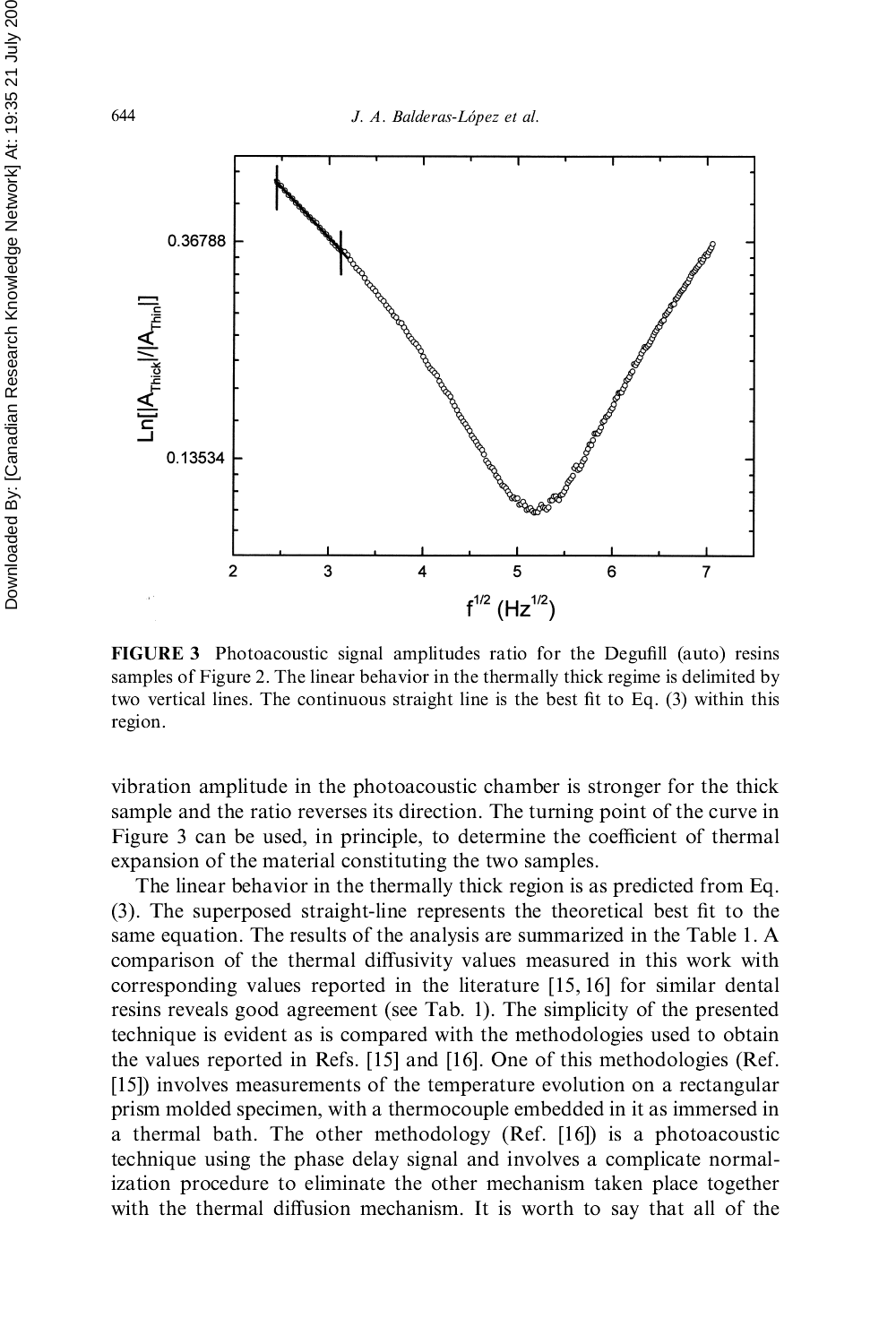described methodologies has 2 digits of precision, however the precision of the presented methodology can be improved by suppressing the thermoelastic contribution. For to do this a compromise with the sample's thickness is required.

## V. CONCLUSIONS

We have presented a new methodology for measuring the thermal diffusivity of solid materials by using the OPC configuration. This new methodology involves a self-normalization procedure by virtue of which the instrumental transfer function is eliminated. This characteristic represents the major accuracy advantage and simplicity of the analysis over other photoacoustic techniques based on the OPC configuration. In principle, the technique is applicable to all opaque solid materials, provided one is working in the purely thermally thick frequency regime with no thermoelastic overlaps. Two samples of the same material of different thicknesses are needed in order to implement the technique. The extended use of dental resins for restoration and the rapid development of new dental materials make it important to implement simple new methodologies to characterize critical thermal loads in dental practice. Our new methodology appears to be suitable for simple, rapid characterization of dental materials. Toward this goal a detailed statistical study is necessary in order to define the precision and accuracy of this new methodology.

### **REFERENCES**

- [1] Tam, A. C. (1986). Rev. Mod. Phys., 58, 381.
- [2] Mandelis, A. Ed., Progress in Photothermal and Photoacoustic Science and Technology, Vol. I (Elsevier, New York, 1992).
- [3] Vargas, H. and Miranda, L. C. M. (1988). Phys. Rep., 161, 43.
- [4] Caerels, J., Glorieux, C. and Thoen, J. (1998). Rev. Sci. Instrum., 69, 2452.
- [5] Pan, G. and Mandelis, A. (1998). Rev. Sci. Instrum., 69, 2918.
- [6] Wang, C. H. and Mandelis, A. (1999). Rev. Sci. Instrum., 70, 2372.
- [7] Balderas-López, J. A., Mandelis, A. and García, J. A. (2000). Rev. Sci. Instrum., 71, 2933.
- [8] Balderas-López, J. A., Gutiérrez-Juárez, G., Jaime-Fonseca, M. R. and Sánchez-Sinencio, F. (1999). Rev. Sci. Instrum., 70, 2069.
- [9] Balderas-López, J. A., Tomás, S. A., Vargas, H., Olalde-Portugal, V., Baquero, R., Delgadillo, I., Yañez-Limón, J. M., Alvarado-Gil, J. J., Frías-Hernández, J., Leia Scheinvar, Falconi, C., Silva, M. D. and Miranda, L. C. M. (1996). Forest Products J., 46(4), 84.
- [10] Bibriesca, S., Equihua, R. and Villasenor, L. (1999). J. European Ceramic Soc., 10, 1979.
- [11] Marquezini, M. V., Cella, N., Mansanares, A. M., Vargas, H. and Miranda, L. C. M. (1991). Meas. Sci. Technol., 2, 396.